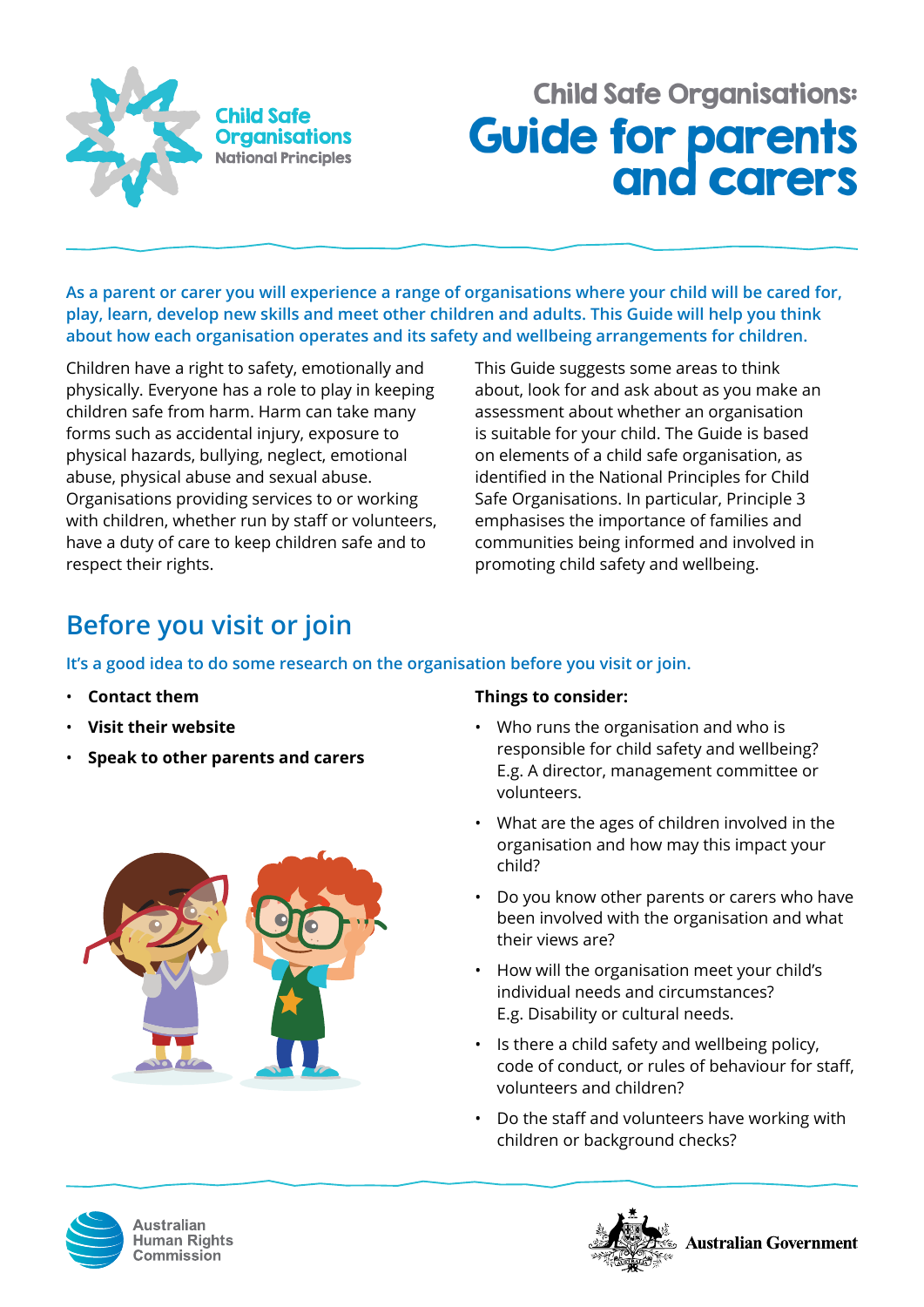## **When you visit**

### **If you can, visit at different times, so you get a good sense of how the organisation operates.**

#### **Things to look for:**

- Is there information on display about child safety and wellbeing, or a public commitment to child safety?
- Does the physical environment seem safe? E.g. Can children be seen at all times? Is the place clean, well-maintained and well lit?
- How do the staff and volunteers engage with the children? E.g. Are they approachable and actively involved with the children?

#### **Things to ask about:**

- Is there adequate supervision of children? E.g. Staff/volunteer to child ratio.
- Do staff and volunteers receive regular training on areas such as first aid, child protection, and mandatory reporting?
- Are children taught about personal safety, their rights and where they can go for help?
- How does the organisation respond to children's behavioural challenges? E.g. Is there a documented behavioural management approach?
- Is there a policy that children are only to be collected by authorised persons?
- Is there a policy for late drop-offs and late pickups? E.g. Checking about a child's whereabouts with a parent or carer; processes for informing the organisation about changes to usual dropoff or pick-up times.
- How are onsite visitors and contractors supervised to ensure child safety?
- How, and to whom, can children, parents and carers raise concerns or make complaints?
- Are children given opportunities to participate in decisions and matters that affect them?
- What is the policy about taking and sharing photographs or recordings of children?
- How is online communication with children, e.g. social media or emails, managed to ensure safety?
- Are there policies to assess risks and safeguard children when they go offsite? E.g. On excursions or camps.
- How does the organisation show it is welcoming and inclusive to all families and children with different cultural backgrounds and circumstances?

### **After you visit**

#### **Children see and experience things very differently to adults.**



#### **These are some questions to prompt discussion with your child.**

- Did you and your child feel welcome during your visit?
- What did you and your child like about the organisation?
- What did you and your child not like or not feel comfortable with during your visit?
- What other questions or concerns do you have about this organisation?